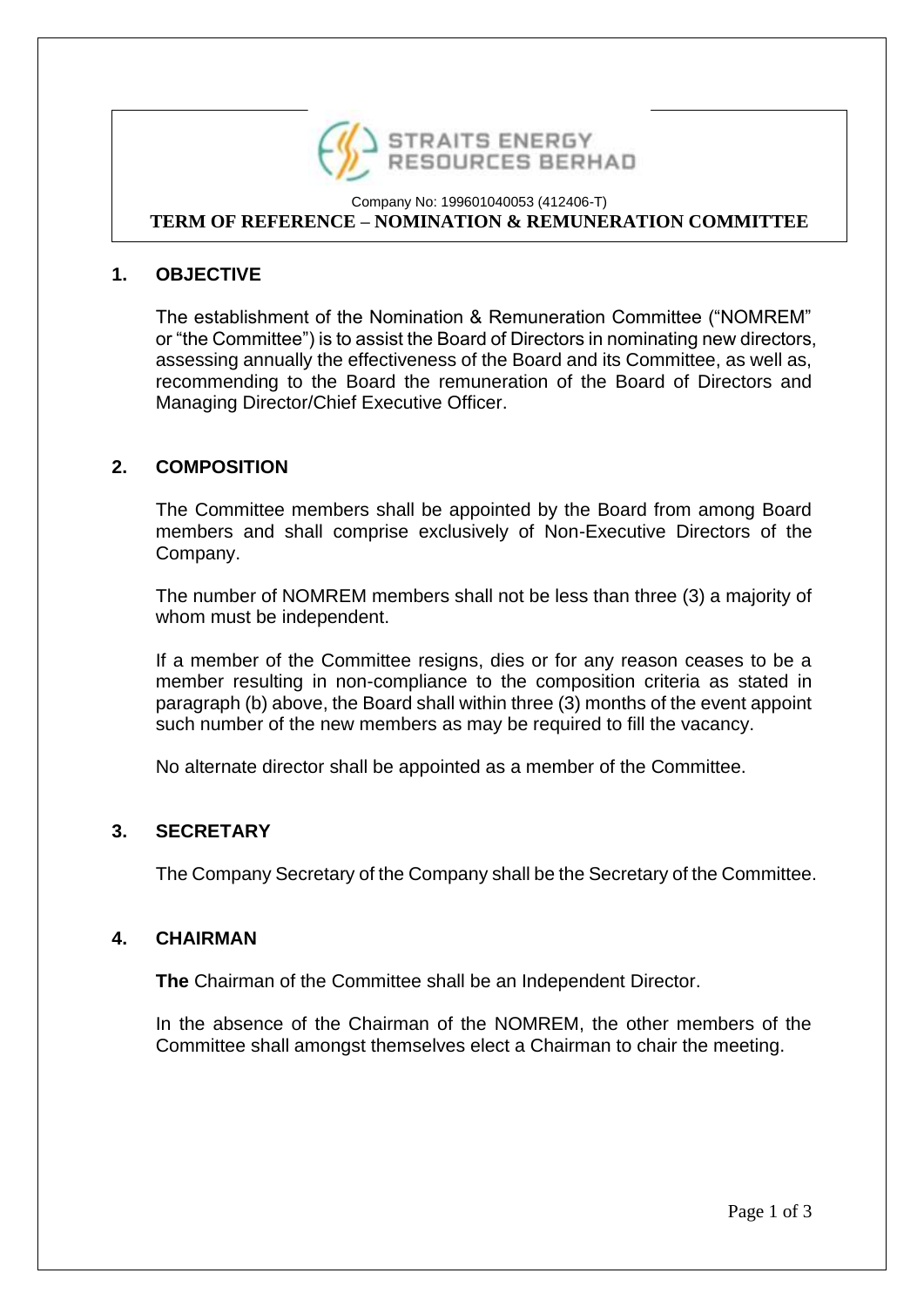

#### Company No: 199601040053 (412406-T) **TERM OF REFERENCE – NOMINATION & REMUNERATION COMMITTEE**

# **5. DUTIES AND RESPONSIBILITIES**

- (i) To regularly review the Board structure, size and composition.
- (ii) To recommend candidates for the approval of the Board to fill vacancies in the Board.
- (iii) To annually review the required mix of skills and experience and other qualities and competencies which non-executive directors should bring to the Board.
- (iv) To annually assess the effectiveness of the Board as a whole, the committee of the Board and contributions of each individual director of the Board.
- (v) Identifying and recommending directors who are to be put forward for retirement by rotation.
- (vi) Consider gender diversity generally when making appointments to the Board.
- (vii) To review and determine, at least once annually, adjustments to the remuneration package including benefits-in-kind of each executive director, taking into account the performance of the individual, the inflation price index and where necessary, information from independent sources on remuneration packages for the equivalent jobs in the industry.
- (viii) To review and determine the quantum of performance related bonuses, benefits-in-kind and Employee Share Options, if available, to be given to the executive directors.
- (ix) To consider and execute the renewal of the service contract of executive directors as and when due, as well as the service contracts and remuneration packages for newly appointed executive directors prior to their appointments.
- (x) The NRC is responsible for setting the policy framework and recommending to the Board the remuneration of Directors so as to ensure that the Company is able to attract and retain its Directors needed to run the Group successfully including reviewing and recommending matters relating to the remuneration of Board and Managing Director/Chief Executive Officer.